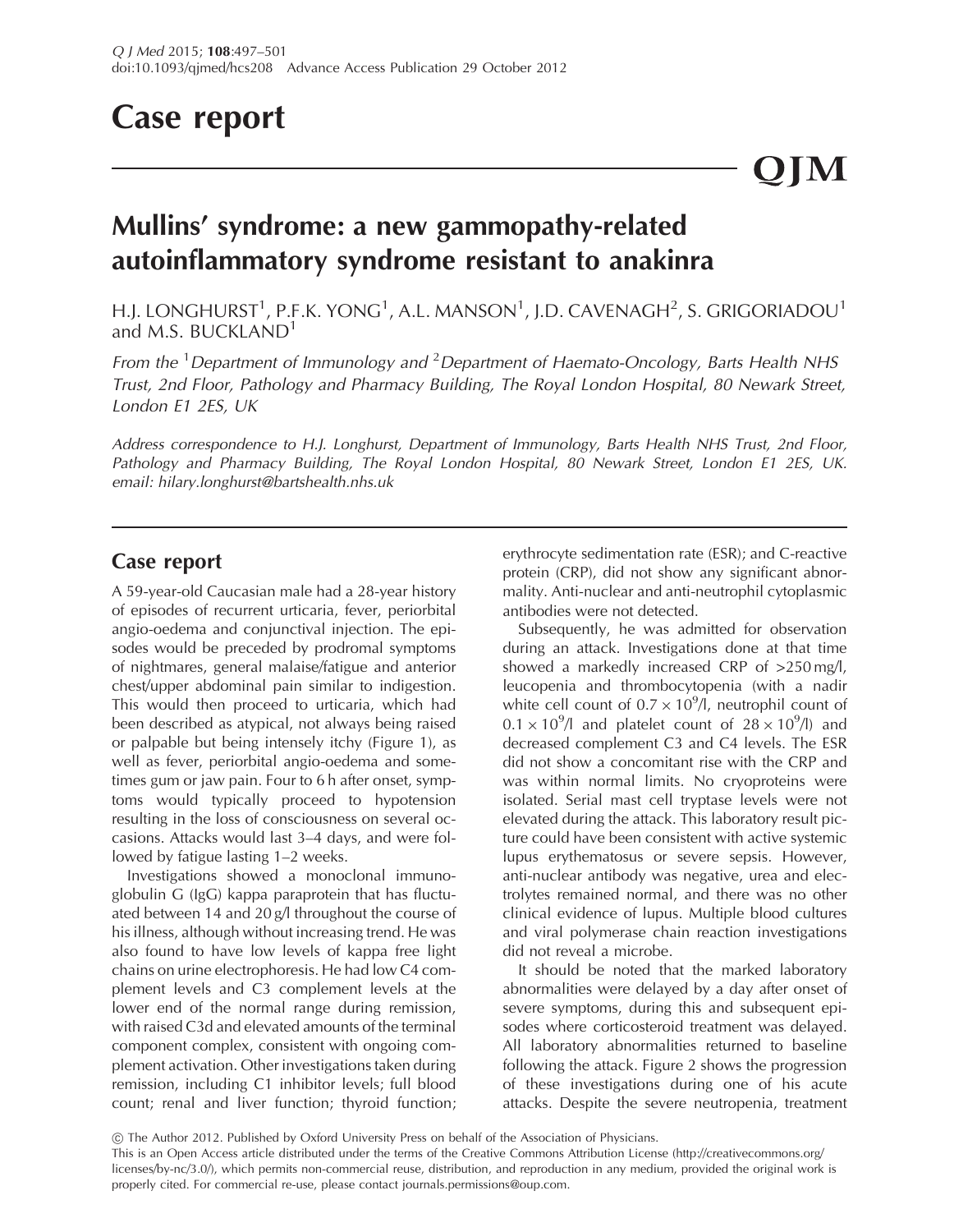<span id="page-1-0"></span>

Figure 1. Photograph of rash during attacks.

with granulocyte colony-stimulating factor and broad spectrum antibiotics was unnecessary as the fever and cytopenias spontaneously resolved.

A bone marrow biopsy was normocellular with plasma cells <5%. A skin biopsy of one of the lesions showed mild dermal oedema, consistent with urticaria, but without any specific pathologic features. Radiological imaging did not show evidence of hepatomegaly, splenomegaly and lymphadenopathy on computed tomography scanning. A skeletal survey showed no abnormalities.

To determine if his symptoms were due to a periodic fever syndrome, genetic testing of FEMV, TNFRSF1A, NLRP3 and MVK (for FMF, TRAPS, CAPS and HIDS, respectively) was undertaken, but no mutations were detected within the exons that have previously been associated with disease causing mutations in these genes.

A diagnosis of monoclonal gammopathy of uncertain significance, rather than myeloma, was made and no further specific treatment for this was indicated. Various therapeutic options to treat and reduce the frequency of his attacks were tried. Antihistamines and tranexamic acid may have helped reduced the urticaria but did not prevent progression of the associated symptoms. Neither C1 inhibitor nor anakinra significantly modified the course of the attacks. Oral prednisolone (30–40 mg daily for 3 days) was found to be helpful in aborting or reducing the severity of attacks when commenced in the prodromal stage. He was subsequently commenced on subcutaneous immunoglobulin replacement therapy because of the evidence of development of immune paresis and the identification of respiratory tract infection as a trigger for attacks.

#### **Discussion**

The auto-inflammatory syndromes represent a group of disorders characterized by recurrent fever associated with systemic inflammatory symptoms affecting joints, skin, muscles and eyes (reviewed in Goldbach-Mansky<sup>[1](#page-3-0)</sup>). They are thought to be due to dysregulation of the innate immune system, resulting in episodes of spontaneous inflammation. Typically, there is absence of autoimmune reactivity with no detectable auto-antibodies or auto-reactive T cells.

Initially, the auto-inflammatory syndromes were taken to encompass the hereditary recurrent fever syndromes, but with time the umbrella term has expanded to include a broader range of diseases.

The recognized monogenic disorders resulting in an auto-inflammatory syndrome include the hereditary periodic fever syndromes: familial Mediterranean fever (FMF), TNF receptor-associated periodic syndrome (TRAPS), mevalonate kinase deficiency (previously known as hyper-immunoglobulin D syndrome, HIDS), the cryopyrin-associated periodic syndromes (CAPS), Blau syndrome, deficiency of interleukin-1-receptor antagonist and pyogenic arthritis, pyoderma gangrenosum and acne syndrome (PAPA). Other auto-inflammatory diseases of uncertain genetic aetiology include periodic fever, aphtous stomatitis, pharyngitis and adenitis syndrome; Majeed syndrome, associated with chronic recurrent multifocal osteomyelitis, congenital dyserythropoietic anaemia and neutrophilic dermatosis; and Behcet's disease. Acquired autoinflammatory syndromes such as Schnitzler's syndrome can also occur. Almost all of the autoinflammatory disorders respond to treatment with interleukin (IL)-1 antagonism, and a number of conditions (including HIDS, Majeed syndrome, TRAPS, PAPA and Blau syndrome) respond to corticosteroid therapy.[1](#page-3-0)

Schnitzler's syndrome is the occurrence of urticaria and a monoclonal paraprotein (typically IgM). Other associated features include the presence of fever, raised inflammatory markers, hepatomegaly, splenomegaly, lymphadenopathy, bony pain, arthritis/arthralgia and bone abnormalities. $2-4$ It was originally described in 1972 and is relatively rare $4$  with a total of approximately 100 patients described in the literature, mostly in case reports.<sup>[2](#page-4-0)</sup> Lipsker et al.<sup>[3](#page-4-0)</sup> proposed a set of diagnostic criteria that included the presence of two major criteria chronic urticarial rash and a monoclonal IgM paraprotein along with two of any of the following minor criteria: recurrent fever, arthralgia or arthritis, bone pain, lymphadenopathy, hepato- or splenomegaly and an acute phase response (leucocytosis or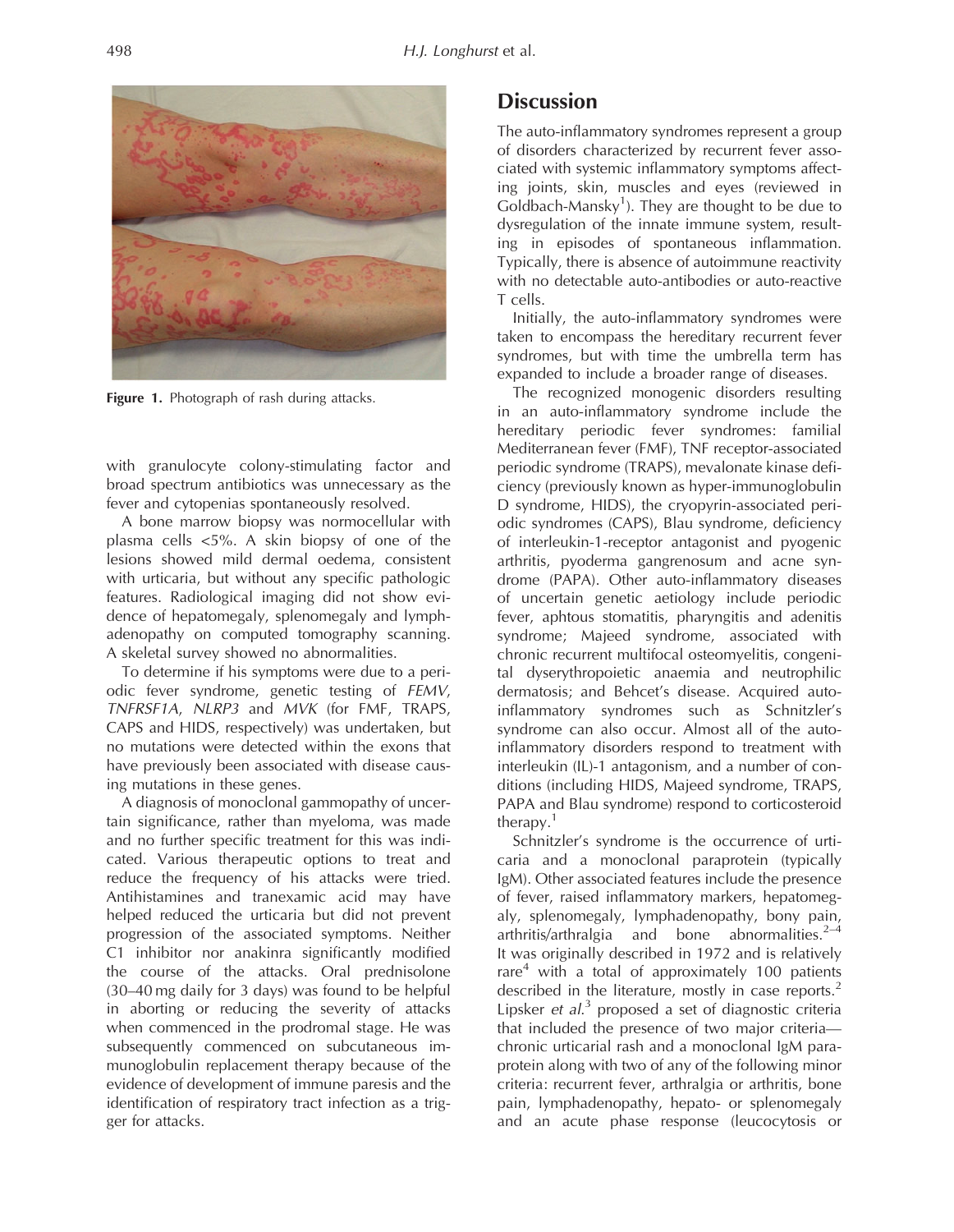<span id="page-2-0"></span>

Figure 2. Graph showing serial white cell count, platelets, CRP, complement C3 and complement C4 during, before and after an acute inflammatory attack. The dashed lines represent the reference ranges for the individual parameters.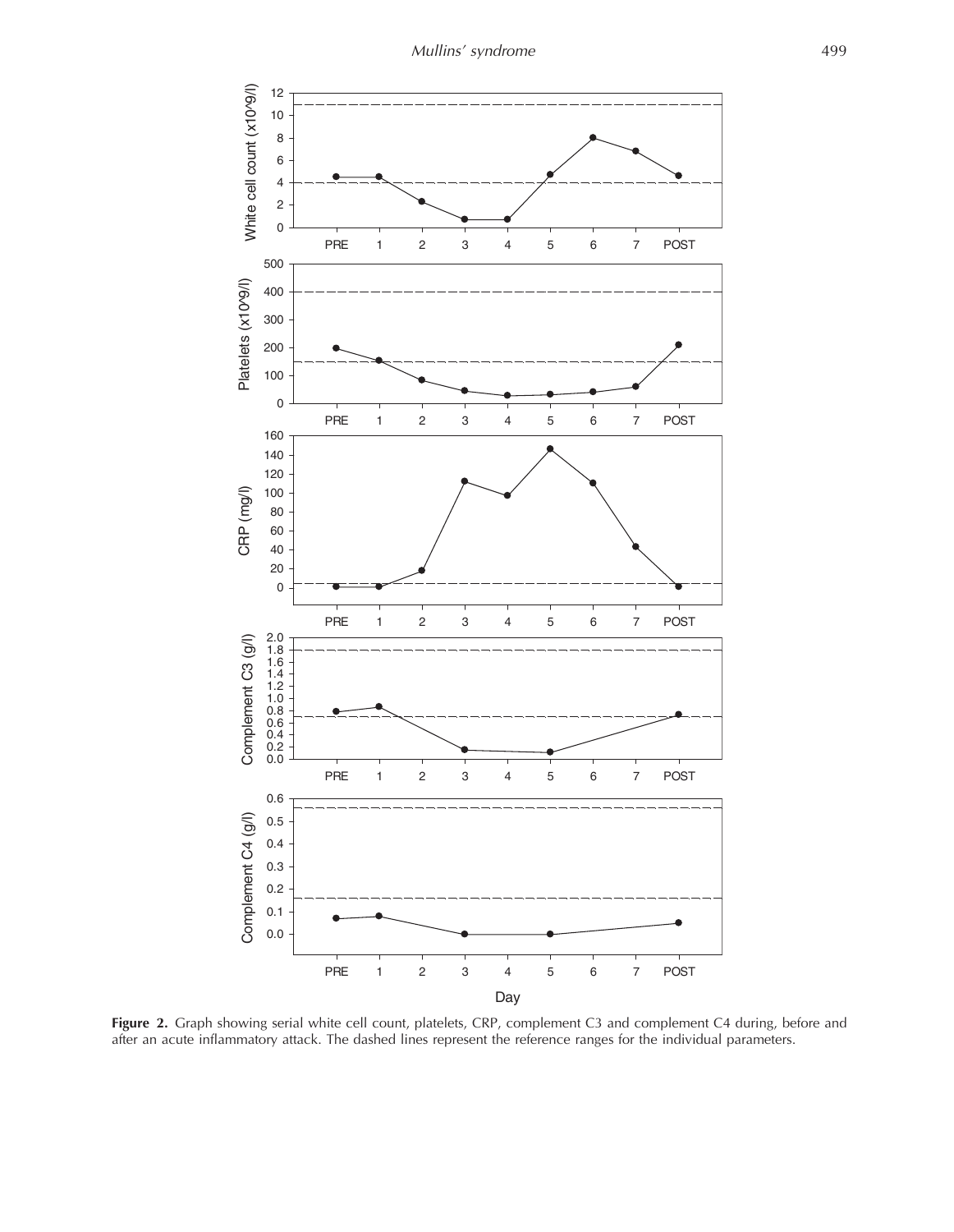<span id="page-3-0"></span>elevated ESR/CRP). Other causes that can result in a similar symptom complex also need to be excluded. More recently, a Schnitzler syndrome variant has been described with a monoclonal IgG paraprotein (instead of  $IgM$ ).<sup>5-7</sup>

Our patient fulfils criteria for a diagnosis of IgG variant Schnitzler's syndrome. However, there are some atypical features to indicate that our patient's syndrome is pathologically distinct, and represents another form of auto-inflammatory disease associated with a monoclonal gammopathy.

Of note, Schnitzler's syndrome is associated with lymphadenopathy (44% of the patients) and hepatosplenomegaly (12% of the patients), as well as a leucocytosis (69% of patients) during attacks.<sup>[2](#page-4-0)</sup> Our patient had none of those features and conversely had marked neutropenia (as part of pancytopenia), most likely due to immune complex-mediated consumption. In addition, there was marked activation of the complement cascade, with decreased levels of early classical complement components and increased terminal components. Complement activation has been proposed as a possible pathophysiological mechanism for Schnitzler's syndrome; however, complement components have been either normal or elevated in reported cases,<sup>2</sup> with reduced levels indicating either an alternative diagnosis (e.g. cryoglobulinaemia) $8$  or genetic deficiency,<sup>9</sup> neither of which our patient had.

Another unusual feature is that in terms of treatment response, our patient had an absent response to anakinra unlike other patients with Schnitzler's syndrome treated with this biological agent. $2,10$ Instead, our patient has responded to treatment with oral steroids. In classical Schnitzler's syndrome, the response to steroids is more variable with only 39% of the patients obtaining complete resolution of symptoms.<sup>[2](#page-4-0)</sup> The IL-1/IL-1RA pathway is thought to play a major role in the development of Schnitzler's syndrome (as well as many of the other auto-inflammatory syndromes). However, it is likely in our patient that either the IL1 pathway is not playing a significant role or that other mechanisms are more important. A strong possibility in this case is that complement activation due to immune complex deposition might be initiating the inflammatory cascade.

Many inflammatory stimuli (e.g. various bacterial products including lipopolysaccharide) can concurrently trigger IL-1 secretion and complement activation (in addition to many other inflammatory mediators). However, there is limited data investigating the role of complement alone in the activation of IL-1, and this has shown conflicting results. Plasma purified C5a and C3a have been shown to stimulate IL-1 production from mouse macrophages and human peripheral blood mononuclear cells  $(PBMC)$ .<sup>[11–13](#page-4-0)</sup> Conversely, there have been some studies showing no secretion of IL-1 from rabbit mononuclear cells or human PBMCs after stimulation with purified and recombinant complement fractions.<sup>[14,15](#page-4-0)</sup> A further study using recombinant C5a showed induction of transcription (but not translation) of IL-1 from PBMCs, in contrast to lipopolysacccharide, which resulted in transcription and translation of IL-1.<sup>[16](#page-4-0)</sup> There is data showing that complement, and the membrane attack complex in particular, promotes release of IL-1a from endothelial cells.[17](#page-4-0) Hence, it is unclear whether complement activation alone (in absence of other signals) results in IL-1 release. Although not definitive, the laboratory data suggest that in some circumstances, complement activation does not necessarily result in IL-1 production; consistent with the findings in our patient of complement activation and inflammation but no response to IL-1 antagonism.

## Conclusion

We present a case of monoclonal gammopathyrelated auto-inflammatory syndrome distinguished from Schnitzler's syndrome by complement activation, neutropenia and an absent response to anakinra. We believe that this patient manifests a new auto-inflammatory syndrome not previously described. Features of the syndrome include:

- monoclonal paraprotein;
- ongoing classical pathway complement consumption;
- intermittent fever, rash and hypotension;
- transient leucopenia and thrombocytopenia, and severe complement depletion following initial symptoms;
- resistance to IL1 antagonists; and
- acute attacks terminated by corticosteroids.

Despite some similarities to Schnitzler's syndrome, the symptoms primarily relate to complement activation rather than IL1 production. In such cases, treatment modalities other than anakinra may need to be considered to dampen down the inflammation.

We propose naming this Mullins' syndrome after the patient described.

Conflict of interest: None declared.

#### References

1. Goldbach-Mansky R. Immunology in clinic review series; focus on autoinflammatory diseases: update on monogenic autoinflammatory diseases: the role of interleukin (IL)-1 and an emerging role for cytokines beyond IL-1. Clin Exp Immunol 2012; 167:391–404.